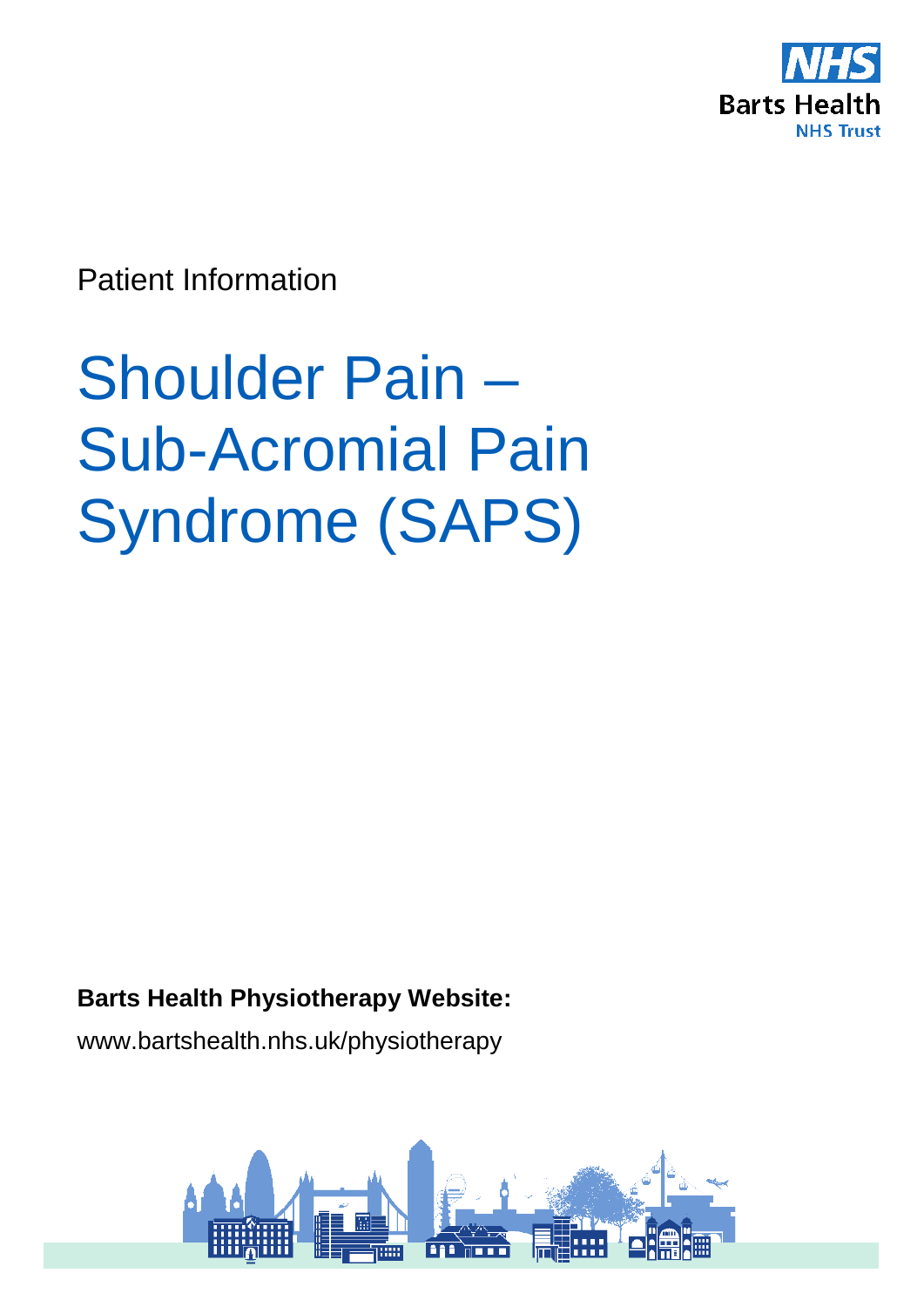# **What is Sub-Acromial Pain Syndrome?**

Sub-acromial pain syndrome is pain felt in the shoulder. The pain can be felt at the front, back or side of the shoulder. It is called sub-acromial pain syndrome because it is believed that pain is mainly felt in an area in the shoulder called the subacromial space (see below).

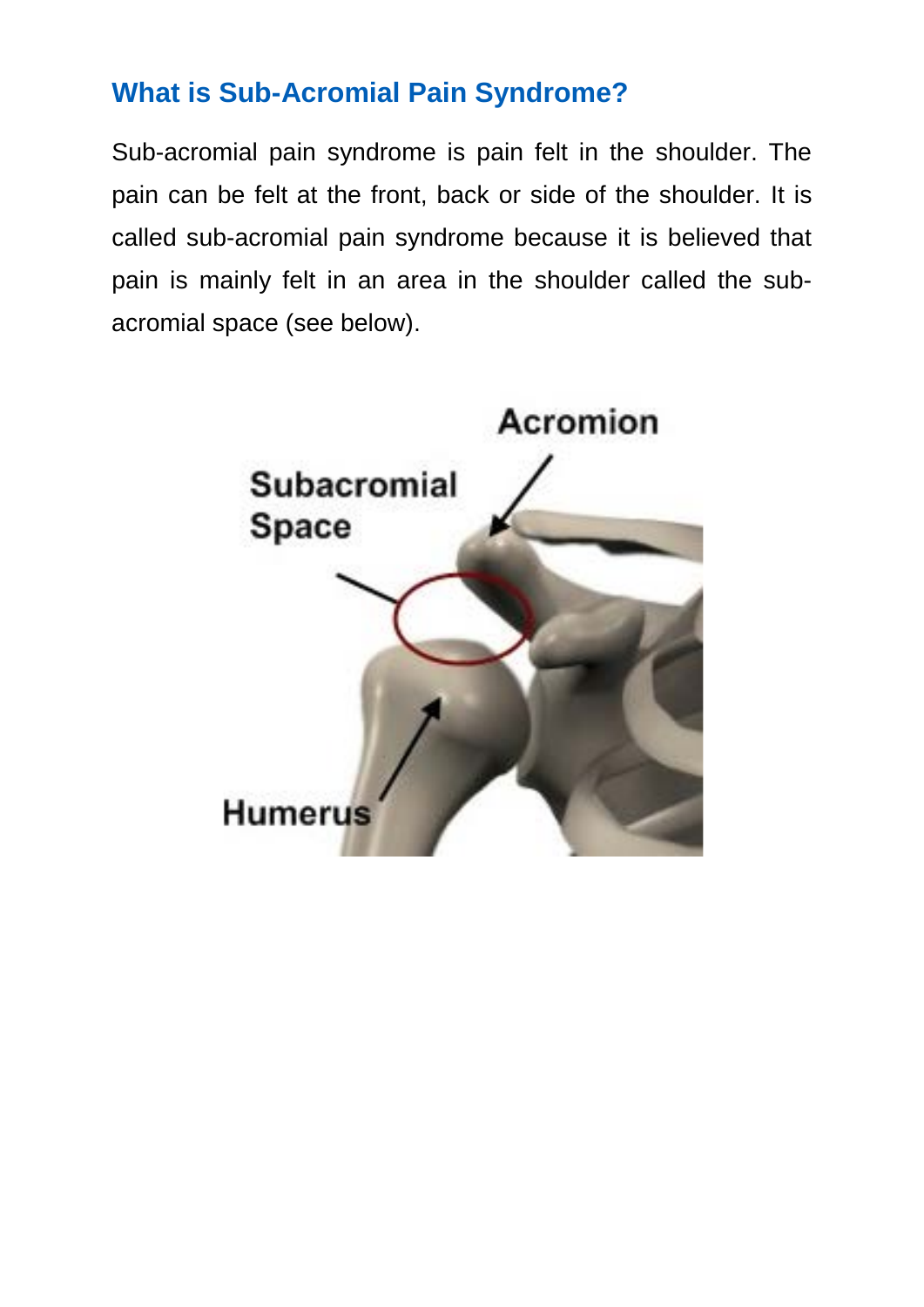# **What can cause sub-acromial pain?**

There are many factors that can lead to shoulder pain of this type. One of the following may contribute:

- Bony changes sometimes early wear and tear in the joint can lead to impingement symptoms
- Shoulder instability This can be because of weakness of the shoulder, over stretched soft tissues in the shoulder (e.g. ligaments) or previous dislocation of the shoulder
- Tightness the capsule of your shoulder joint can become tight and can lead to pain
- Posture poor posture may alter the position and movement of your shoulder blade and shoulder
- Soft tissue changes e.g. swelling or thickening of a pocket of soft tissue in the shoulder joint (called a 'bursa') and/or rotator cuff muscles / tendons.

# **What are the symptoms?**

- Pain around the front, side or back of the shoulder
- Pain is often felt on lifting the arm above your head or putting your hand behind back
- Pain is often made worse with overhead work
- Heaviness of the arm
- Clicking or Grinding feelings
- Stiffness of the shoulder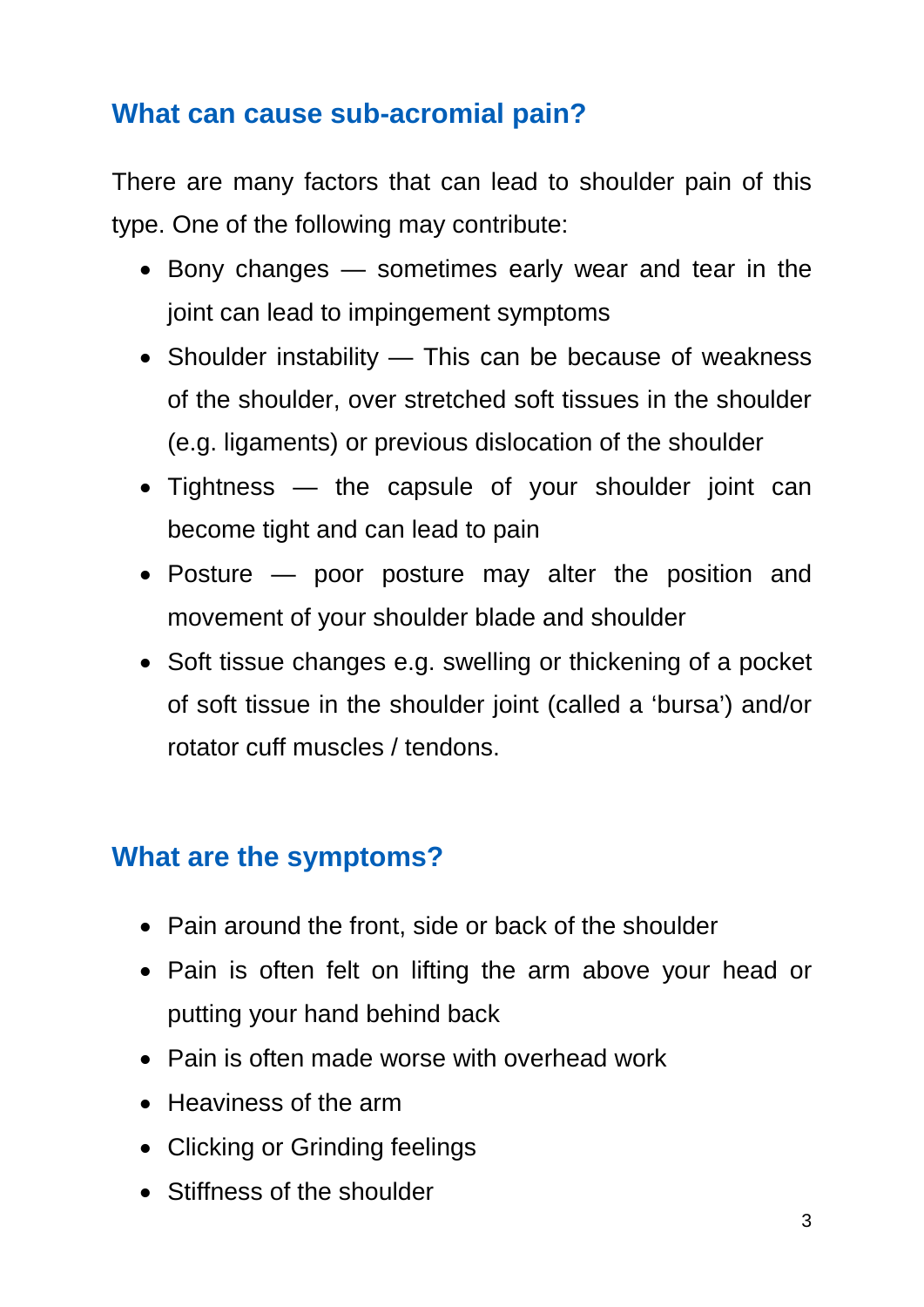# **What can I do to help reduce my pain / symptoms?**

- Do not avoid using the arm completely. Try and reduce the movements that cause your pain.
- Try and have a good posture, for example sitting upright at a desk
- Simple pain relief such as paracetamol and non-specific anti-inflammatories (NSAIDS) may help (e.g. Ibuprofen). Discuss with your pharmacist or GP.

## **What other treatments are available?**

- Physiotherapy. If your pain does not improve, your GP might refer you to physiotherapy. The physiotherapist will assess you, give you advice about how to manage your pain, and give you exercises.
- Steroid injections. This is normally only used if other treatments have not worked.
- In very rare cases a surgical procedure called subacromial decompression (SAD) can be performed. This is usually only considered if all other forms of management have failed.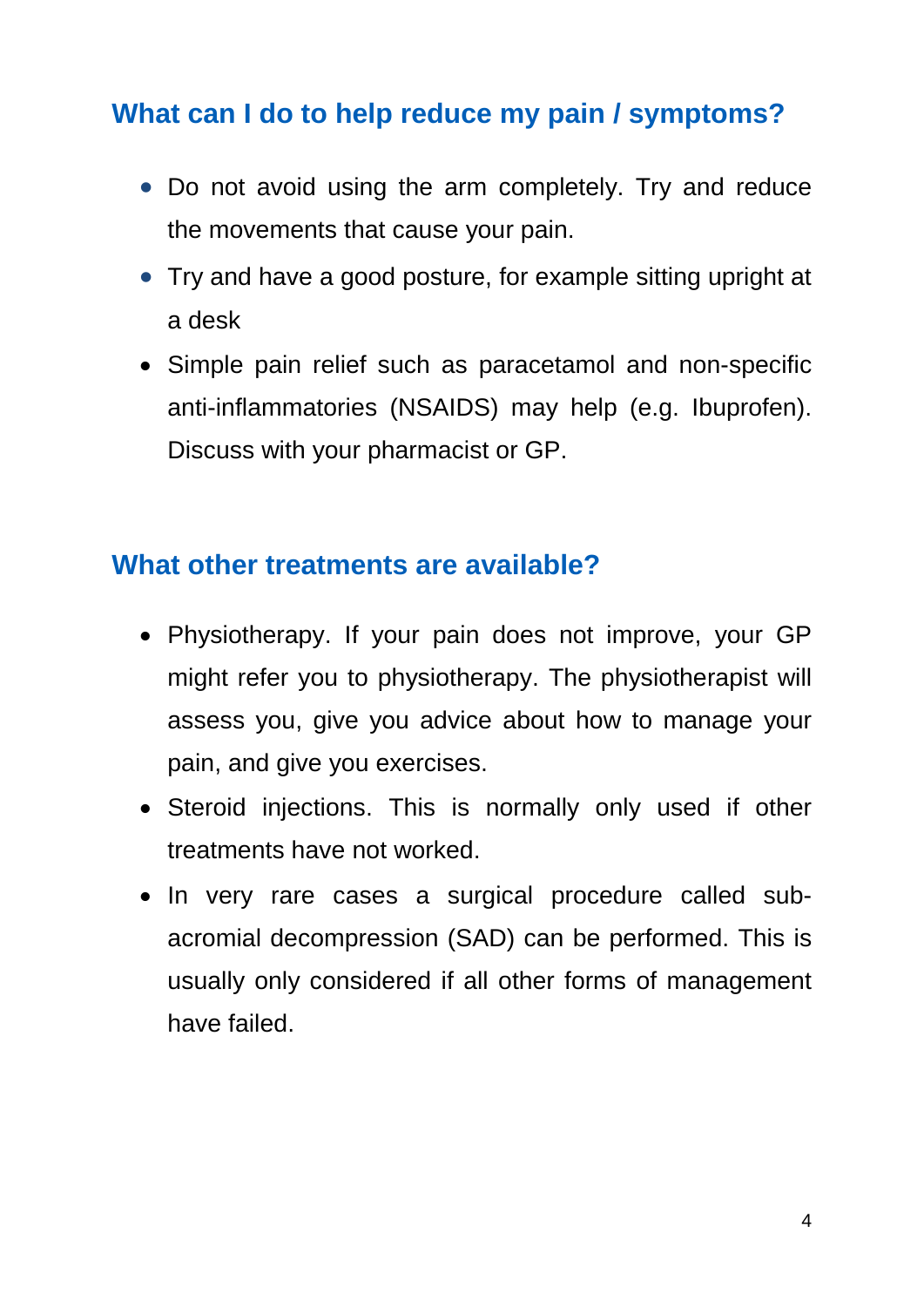# **What exercises can I do to reduce my symptoms?**



- Stand next to a wall.
- Push outwards against wall for 5 seconds.
- Repeat 10 times



- Stand facing a wall.
- Push your fist against the wall for 5 seconds.
- Repeat 10 times.
- •

- Stand sideways against a wall as shown
- Push out in to the wall with your arm
- Hold 5 seconds.
- Repeat 10 times



- Support your forearm against a door frame or corner.
- Twist your upper body away from the arm until you feel a stretch.
- Hold 30 seconds,
- Repeat 3 times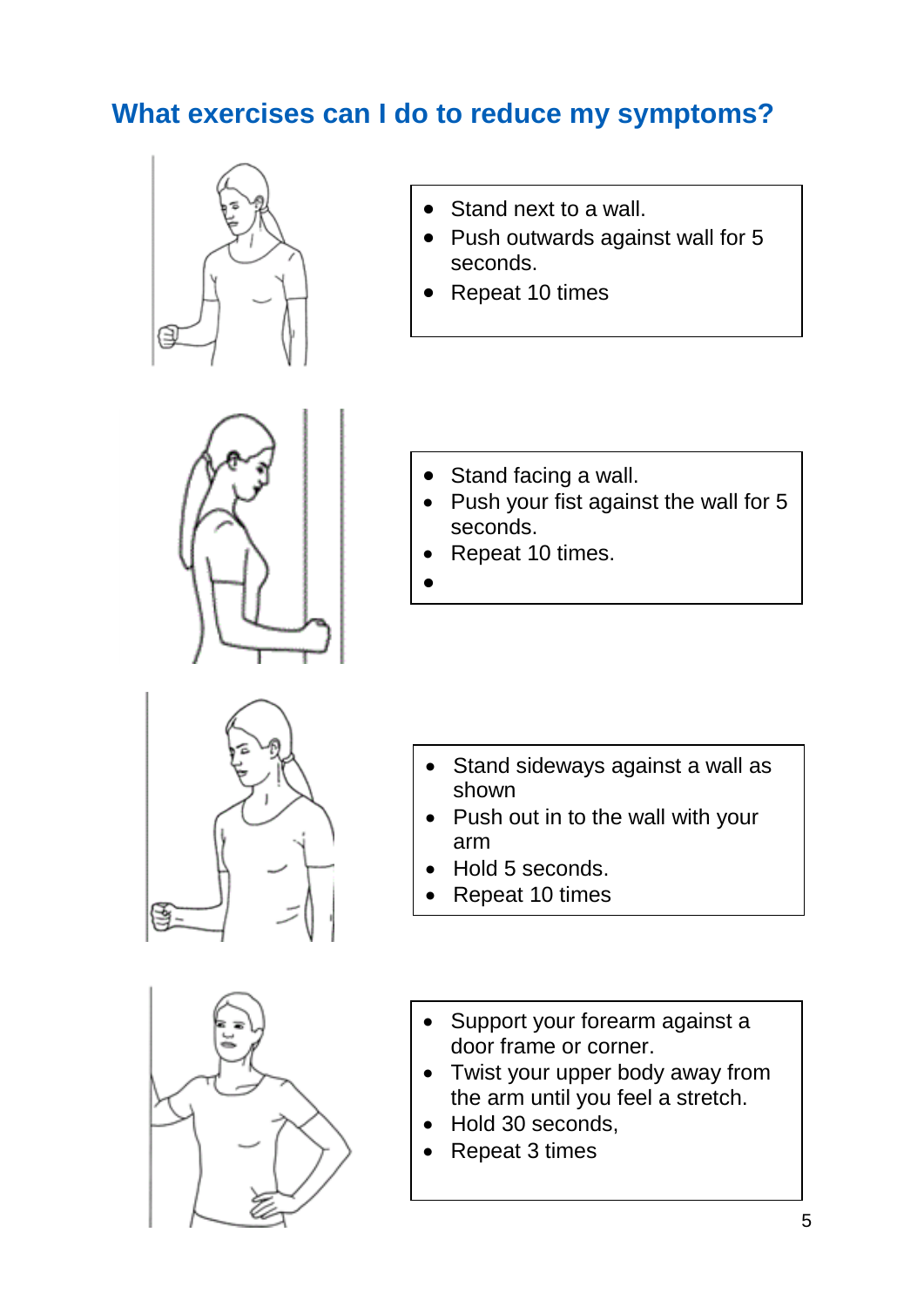

- Stand or sit.
- Move your shoulder blades gently back and up (small movement)
- Repeat 10 times.

# **What else can I do to help my symptoms?**



Maintain a good sitting posture, especially if you sit for long periods. Think about:

- Having your feet on the ground
- Sitting against the back rest
- Ensuring your computer is at eye level
- Not twisting, overreaching or being too close to your workstation



When lifting objects:

- Make sure it is not too heavy
- Get close to the object
- Bend your knees
- Stagger your stance
- Face forwards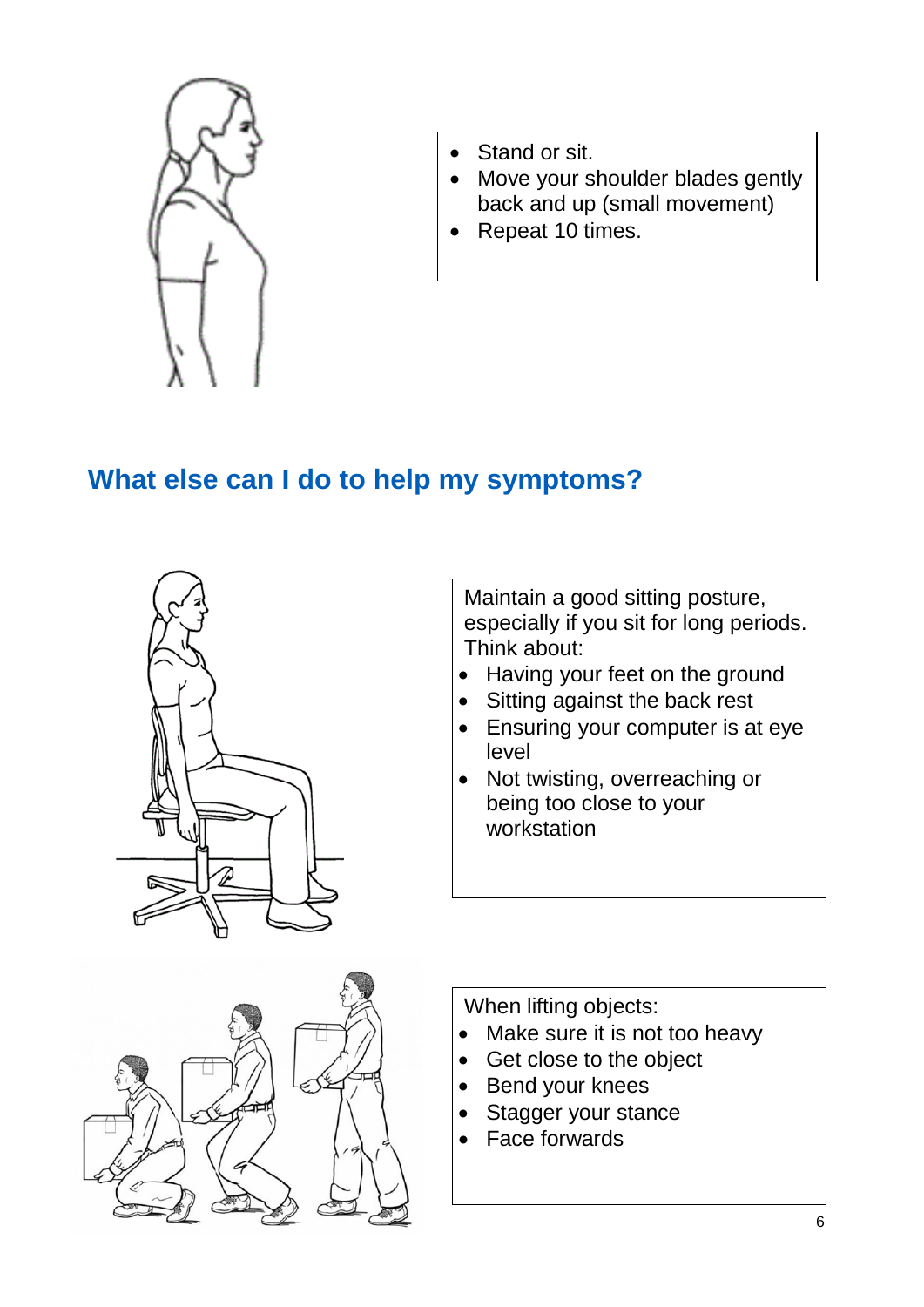## **References**

- 1. [www.shoulderdoc.co.uk](http://www.shoulderdoc.co.uk/)
- 2. [www.physio-pedia.com](http://www.physio-pedia.com/)

#### **Contact Information for Barts Health Therapies Department**

The Royal London Hospital Telephone No: 0207 377 7872 Email: [BHNT.BartsHealthTherapies@nhs.net](mailto:BHNT.BartsHealthTherapies@nhs.net)

Mile End Hospital Telephone No: 0207 377 7872 Email: [BHNT.BartsHealthTherapies@nhs.net](mailto:BHNT.BartsHealthTherapies@nhs.net)

Whipps Cross University Hospital Telephone: 0208 535 6671 (Wanstead site: 0208 989 2368, Chingford site: 0208 524 3071) Email: [wxphysio.outpatients@bartshealth.nhs.uk](mailto:wxphysio.outpatients@bartshealth.nhs.uk)

Newham University Hospital Telephone No: 0207 363 8141 Email: [TherapyOutpatients.Newham@bartshealth.nhs.uk](mailto:TherapyOutpatients.Newham@bartshealth.nhs.uk)

For patient information leaflets on other conditions please visit: [www.bartshealth.nhs.uk/physiotherapy](http://www.bartshealth.nhs.uk/physiotherapy)

### **Patient Advice and Liaison Service (PALS)**

Please contact us if you need general information or advice about Trust services.

[www.bartshealth.nhs.uk/pals](http://www.bartshealth.nhs.uk/pals)

#### **Large print and other languages**

For this leaflet in large print, please speak to your clinical team. For help interpreting this leaflet in other languages, please ring 020 8223 8934.

Te informacje mogą zostać na żądanie przedstawione w formatach alternatywnych, takich jak łatwy do czytania lub dużą czcionką, i w różnych językach. Prosimy o kontakt pod numerem 02082238934.

Macluumaadkan waxaa lagu heli karaa qaabab kale, sida akhriska fudud ama daabacaadda wayn, oo waxaa lagu heli karaa luqaddo kale, marka la codsado. Fadlan la xidhiidh 02082238934.